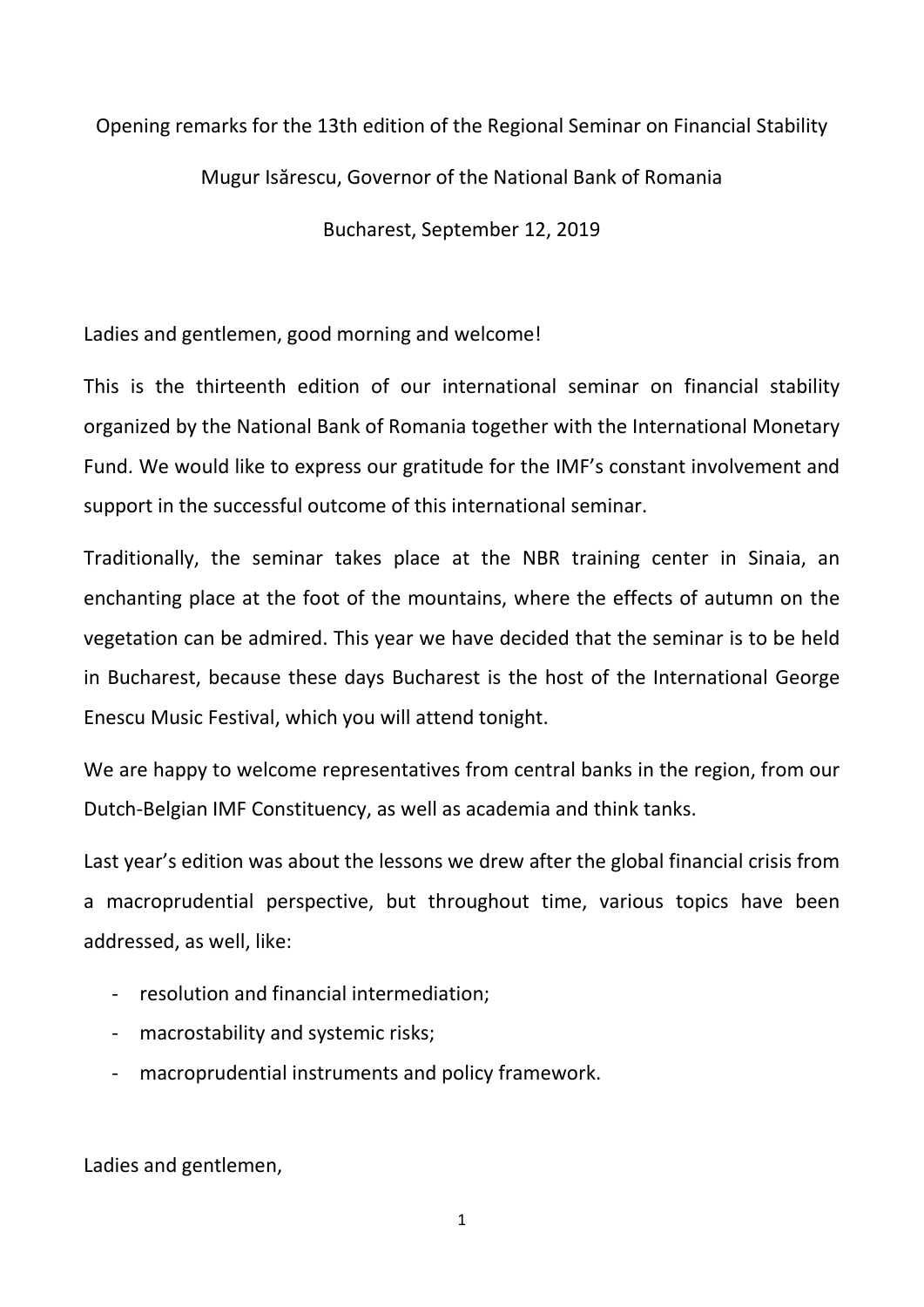The seminar makes every effort to put forward challenging topics and I hope this year's edition is no exception. Over the next two days, we will cover subjects in the area of financial inclusion, Small and Medium Enterprises financing, climate-related risks and their implications for financial stability. These topics are relatively new. They were not on the agenda of macroprudential policymakers a decade ago. Nowadays, these subjects, along with fintech, aging or inequality are high on the agenda of policy discussions, not only in the financial stability fora, but also in monetary policy meetings. Therefore, we consider it worthwhile to dwell more on some of these topics during the seminar.

I am confident the discussions will be very interesting, just by looking at the diversity of panelists: central bankers, representatives of the Bank for International Settlements, the European Commission, Bruegel or the Council for Economic and Policy Research. Not to mention our partners from the International Monetary Fund who will also provide their perspective.

Lower financial inclusion is an increasing concern across countries, especially in emerging economies. The topic is linked with another concern represented by income inequality. The financial system can play an important role in amplifying or cutting down both. However, macroprudential authorities might not be among the best-suited institutions to deal with such phenomena. The evidence we have so far shows that, in the short term, macroprudential policies may reduce financial inclusion when implementing credit constraints, especially for borrowers that are more vulnerable to possible income or interest rate shocks (generally, lower-income individuals). Macroprudential instruments like debt service-to-income (DSTI) or loan-to-value (LTV) are very powerful in preserving financial stability, but the access to credit for households from the lower income percentile might be affected.

2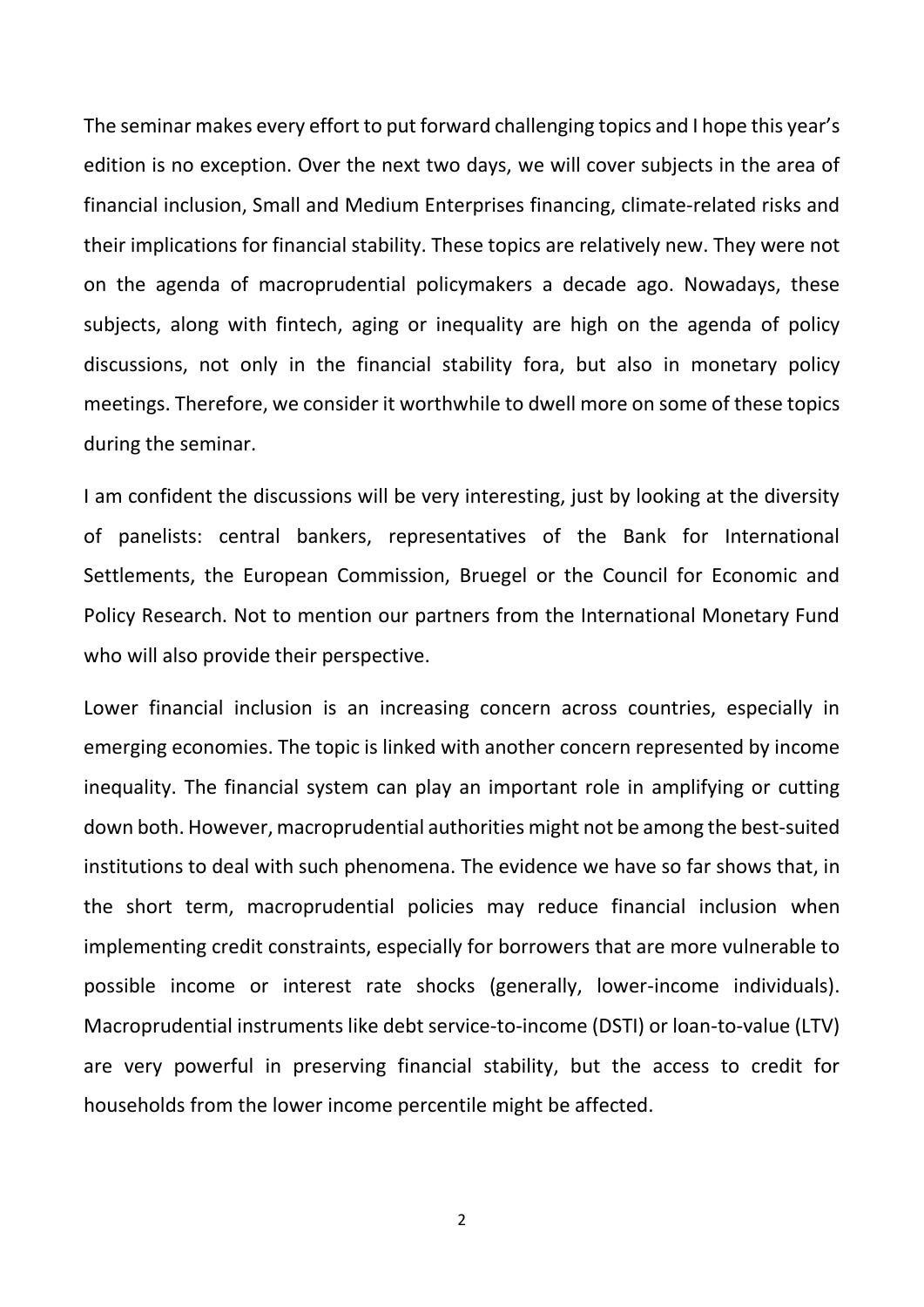However, in the long run, these macroprudential policies might have a positive contribution to preserving the wealth of borrowers, underpinning also financial inclusion. This is also the Romanian experience.

When we entered the European Union in 2007, we had to get rid of all our macroprudential measures like LTV (loan-to-value) or DSTI (debt-service-to-income), because at that time such instruments were considered to hinder the free movements of capital. We reintroduced these measures in 2009, after the outbreak of the crisis. The bulk of non-performing loans we witnessed came exactly from exposures dating back to the time when the above-mentioned measures had been lifted (2007-2008) and the most affected borrowers were from lower-income buckets. For these individuals, higher access to finance and better financial inclusion in the short run implied over the medium and long term difficulties in repaying debts and, in many cases, negative equity for their balance sheets. Our lesson is that improving financial inclusion should take place in a sustainable manner. Macroprudential instruments might hurt this inclusion in the short term, but they will support it in the medium and long run. Our active involvement in raising the degree of financial education of the population is crucial for reaching the same objective. I am very interested to hear your views and experience on this matter. The first day of our seminar is dedicated to this topic.

The second day of the seminar targets mainly the corporate sector. The Small and Medium Enterprises' access to finance is also important for financial stability. Small and Medium Enterprises constitute the overwhelming majority (99 percent) of businesses at European level, with important contributions both in terms of value added generated by non-financial corporations (57 percent) and employment (67 percent). Increasing access to finance in this sector is among the EU priorities. It is also

3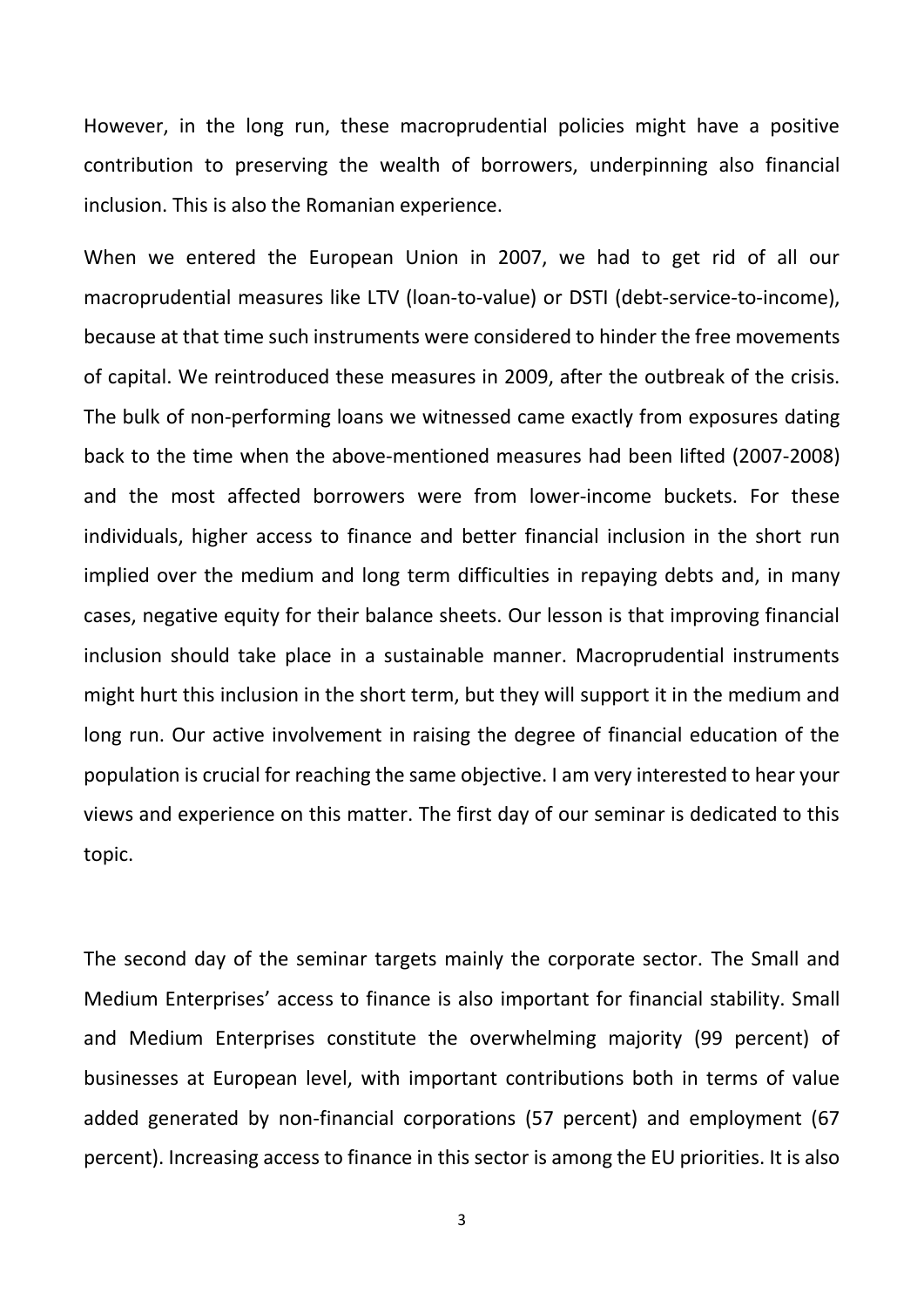true that this portfolio accounted for the highest post-crisis NPL ratio in the European Union. At its peak, the average NPL ratio for Small and Medium Enterprises reached around 20 percent at European Union level. In Romania, the ratio was 35 percent, while the NPL ratio for microenterprises accounted for 53 percent. Therefore, the same lesson learnt from the household sector also applies here: the Small and Medium Enterpises' financial inclusion should unfold in a sustainable way.

On the other hand, the experience with macroprudential instruments for companies is extremely limited at the European level. For example, France has recently implemented a measure focusing on highly indebted firms, but it applies only to large companies. Therefore, I think that deepening this area of research is very useful for macroprudential policymakers. In Romania we have also tried to come up with solutions that might improve Small and Medium Enterprises' financial inclusion. Our macroprudential authority – the National Committee for Macroprudential Oversight, comprising representatives from the central bank, the Ministry of Public Finance, and the Financial Supervisory Authority – adopted last year a recommendation to the Government, seeking to improve financial discipline in the economy and the financial soundness of firms. I strongly believe that addressing these structural vulnerabilities in the corporate sector will significantly increase the number of bankable firms and enhance the financial inclusion of Small and Medium Enterprises.

Last, but not least, the climate-related topics have become more and more prominent worldwide. The financial system should not ignore the effects of climate risks. Central banks and supervisory authorities have joined the scene. There is a significant interest at EU level in the role of sustainable finance, a High-Level Expert Group on Sustainable Finance being established by the Union. The Network for Greening the Financial